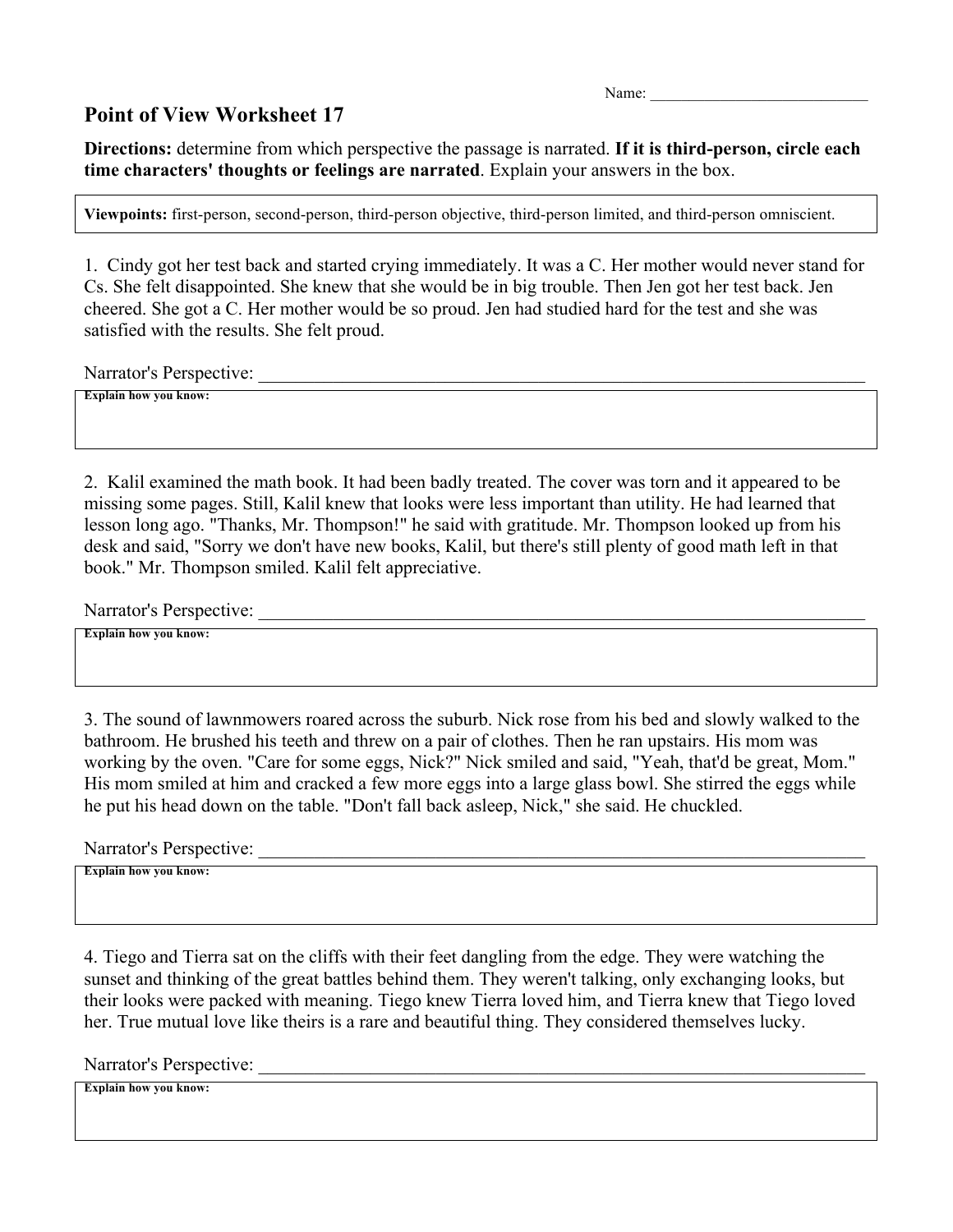5. The sound of traffic filled the street. I pressed the doorbell again. I wondered if the button worked. Could the person inside hear the sound of the buzzer over the traffic noises? Were they even home? I decided that it didn't matter. I checked the address off my list and proceeded to the next house. Somebody was going to order cookies from me today. Somebody.

Narrator's Perspective:

**Explain how you know:** 

6. The steps of the dark temple towered before Kung and Kiko. Kung listened for the sounds of the enemy, but he heard nothing. This made him sure that they were walking into a trap. "Do you hear that, Kiko?" he said. Kiko listened intently. She heard a few birds tweeting and a light breeze blowing, but nothing else. She shook her head. Kung gave her a knowing look. Kiko understood what Kung had left unsaid. Her heart beat rapidly. Kung and Kiko were not the type of people to get afraid, but they knew that a fight was coming.

Narrator's Perspective:

**Explain how you know:** 

7. We stared at the Bubblegum Fortress from the mouth of the Cotton Candy Woods. The gumdrop soldiers were scurrying atop their sugar coated ramparts. I wouldn't be surprised if someone had tipped them off. Chet Eagle approached me and said, "What now, Commander Candy?" I thought about it for a second. "Well, they get better prepared with each passing second, so let's attack now." Chet Eagle bowed and said, "As you wish, Commander Candy."

Narrator's Perspective:

**Explain how you know:** 

8. Sheriff Wolf's hands were on his hips. He stood about ten feet back from the saloon and shouted, "Come on out, Bart. We've got a nice bowl of soup waiting for you at the jail house." Bart shouted back, "Call off your men, Sheriff, or I'm going to start shooting hostages." Bart cocked his weapon and pointed it at the piano player. The piano player started whimpering. Sheriff Wolf put his hands up in the air and said, "No need to do that, Bart. We've still got plenty of talking to do. But if I hear shots, we're done talking." Bart lowered his weapon.

Narrator's Perspective:

**Explain how you know:** 

9. Congratulations on purchasing Foo-Bar brand Brawn Bars. Foo-Bar brand Brawn Bars will give you a full day's worth of nutrition in a single bite sized bar. You are going to love Foo-Bar Brand Brawn Bars if you follow these precautions. Do not eat Foo-Bar brand Brawn Bars before swimming or your stomach may explode. Do not eat Foo-Bar brand Brawn Bars while drinking soda or your stomach may explode. Do not eat Foo-Bar brand Brawn Bars before, while, or after jogging or your stomach may explode. You're going to love the explosive power of Foo-Bar Bars!

Narrator's Perspective: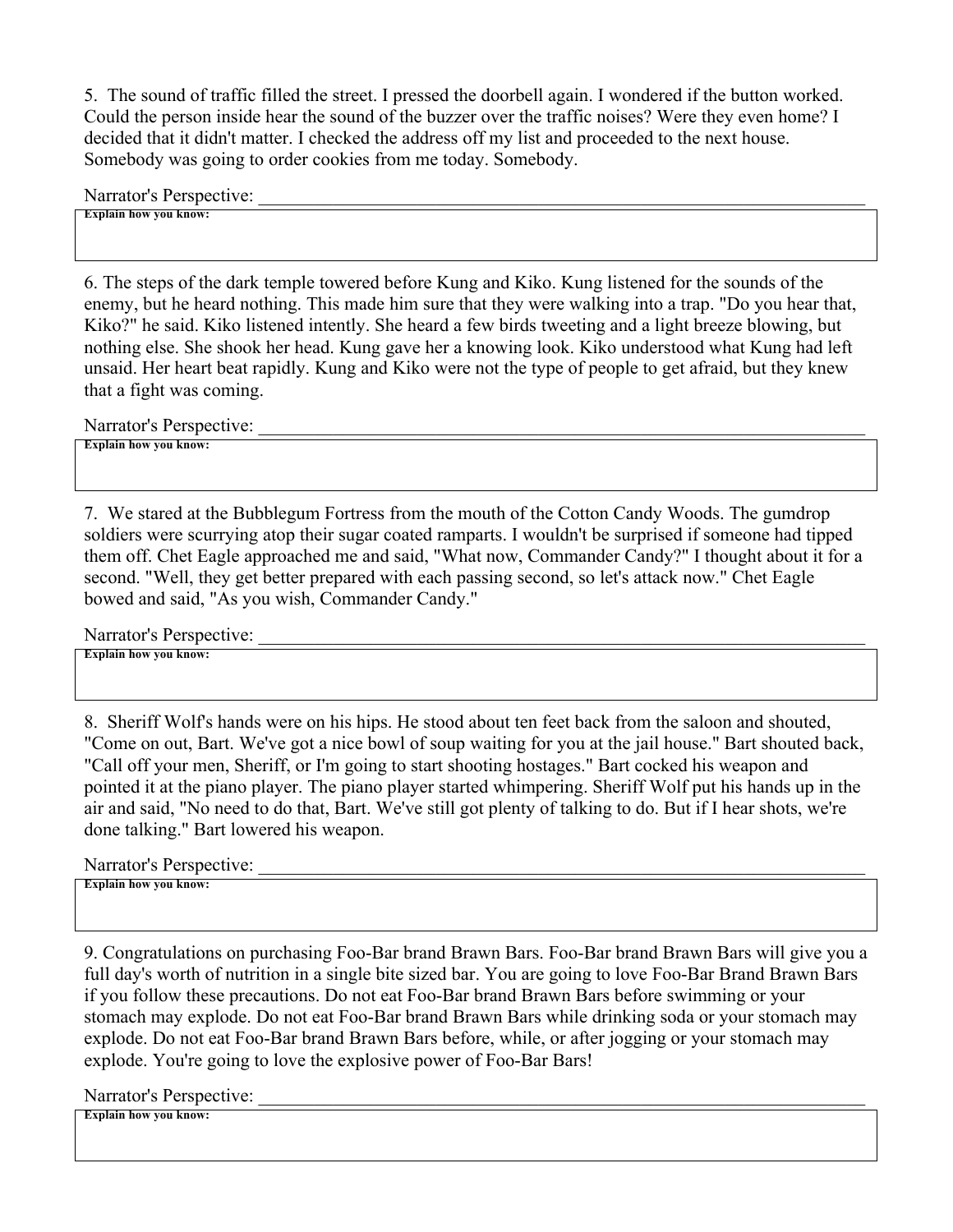10. The shadows grew long in the valley. A wolf howled. A man riding on horseback dug his spurs into the side of his steed. "Giddy up, old girl," he said. The horse rode with explosive speed. About twenty feet behind him was a group of men. They were also riding horses. One of them was standing up in his saddle. He wore a headdress decorated with feathers. The feathered man nimbly grabbed an arrow from a quiver on his back. He notched the arrow and drew back the bowstring. He let out a war cry along with the arrow.

Narrator's Perspective:

**Explain how you know:** 

11. Carmen admired the twirling dancer in the music box. She was so beautiful, so fragile, just like herself, she thought. Then she heard a pounding on the door. Her heart jumped. "Billy, can you get that?" she shouted to her brother. He shouted back, "I can't pause this game! You get it!" Carmen accepted his answer as fact and then sighed. She passed by Billy's room on her way to the front door. He was sitting on a beanbag, covered in powdered sugar, and gaming intensely.

Narrator's Perspective:

**Explain how you know:** 

12. Kathy threw the chew toy at her dog Brando. Brando caught the chew toy in midair. "Nice catch, Brando!" Kathy praised him. She wasn't really all that impressed. Brando had caught it the last 200 or so times, but she felt that it was important to encourage Brando, so she did. Brando brought the toy back to Kathy and dropped it in front of her. Then he started running in circles and barking. Kathy sighed. She was tired of throwing the chew toy. "Ok, Brando, catch!" she tossed the toy yet another time.

Narrator's Perspective:

**Explain how you know:** 

13. The Lemondrop Prince admired the land of candy from his butterscotch balcony. He gazed across the ginger ale river but stopped when he saw the most beautiful girl he had ever seen. His heart beat wildly. "I must marry her," he thought to himself. The girl was Lila Licorice. She was very sweet, but not everyone liked her. Some people thought she was gross. Lila was combing her curly hair and dreaming of wearing a beautiful, candy shell dress to the Buttercup Ball. Little did she know that her dreams were about to come true.

Narrator's Perspective:

**Explain how you know:** 

14. A businessman with dark sunglasses walks down the street. You notice that his briefcase is handcuffed to his hand. Three other men walk behind him. They look like hired thugs to you. You've seen their type before and you've been trained to deal with guys like these. You are sitting in a relaxed posture on a park bench. The businessman doesn't even seem to notice you. You remain completely calm, but the moment of action is upon you. You begin counting in your head, "3... 2... 1..."

Narrator's Perspective: